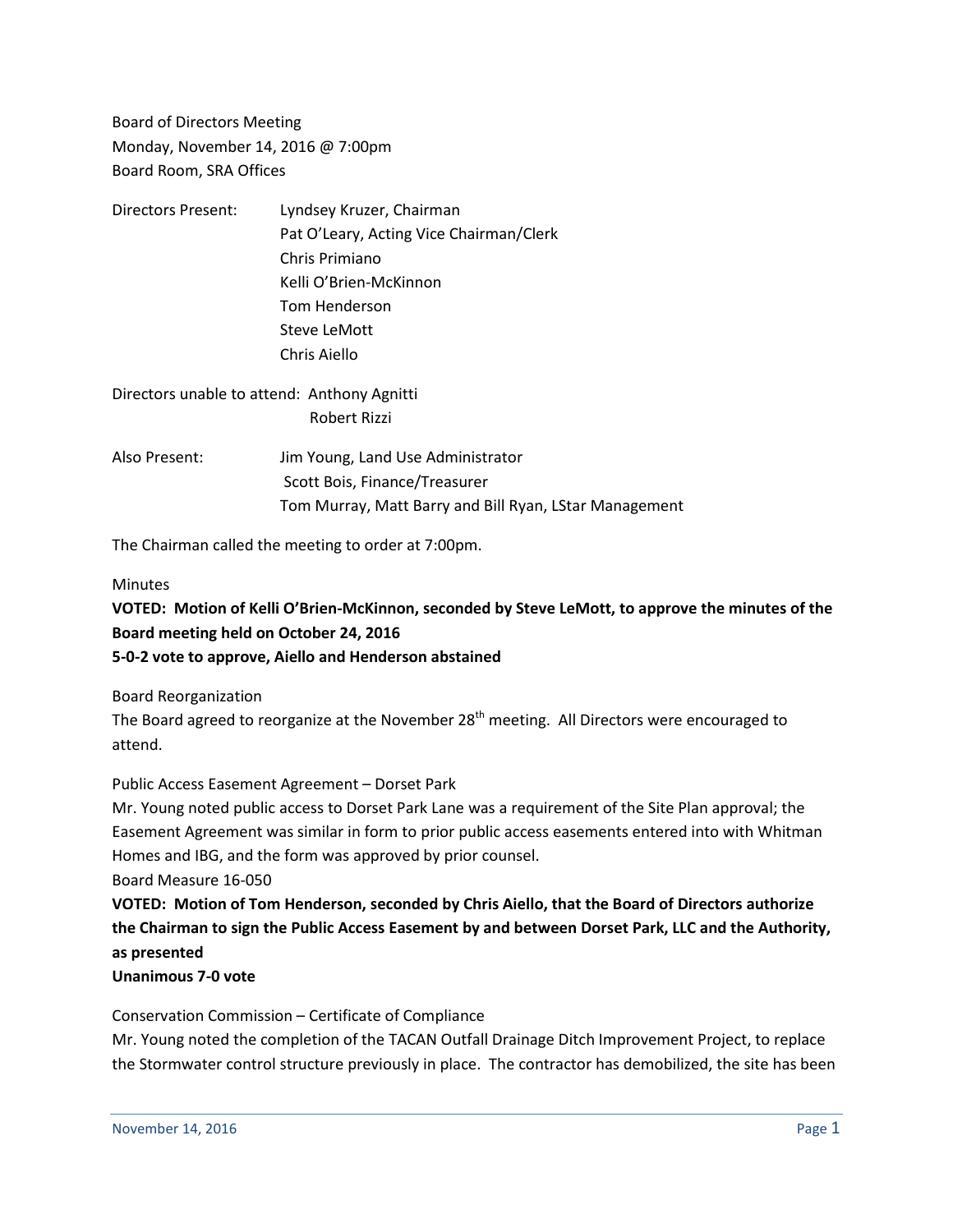stabilized; the Conservation Agent's report found no evidence of erosion, or of beaver activity; noted regrowth of groundcover, and recommended issuance of the Certificate.

Discussion ensued on debris collected at the grate structure that would need to be periodically removed, and the fact that SRA constructed the weir (per DEP order) on property owned by LStar. Mr. Young noted that O&M would be discussed with LStar.

#### Board Measure 16-051

## **VOTED: Motion of Tom Henderson, seconded by Steve LeMott, to issue a Certificate of Compliance for the TACAN Outfall Drainage Ditch Improvements Project (MassDEP File Number SE373-0363) Unanimous 7-0 vote**

#### LIFOC Alterations Request – Acknowledgement

Mr. Young informed the Board that NAVY granted conditional approval for the request to abate and demolish Buildings 2 and 142. The Board must acknowledge, and LStar must comply with NAVY's list of conditions. Mr. Barry stated that LStar had discussed this matter with NAVY, and that LStar would be able to provide a side letter to SRA acknowledging LStar's obligations. Board Measure 16-052

**VOTED: Motion of Tom Henderson, seconded by Steve LeMott, that the Board of Directors acknowledge and concur with the conditions outlined in the Navy's November 4, 2016 letter regarding the SRA's alterations request under the LIFOC to demolish Buildings 2 and 142, and to authorize the Chairman to sign said acknowledgement on behalf of the Board of Directors Unanimous 7-0 vote**

#### Status Reports

Master Plan – A meeting took place on Nov.  $1<sup>st</sup>$ , the master plan was still a work in progress. Agreements – The workgroup met with LStar to explore different DDA proposals. Infrastructure/Construction – A meeting took place on Oct. 25<sup>th</sup> with Abington/Rockland Joint Water Works resulting in some potential feasibility studies to pursue and consider. Mr. Henderson noted that a discussion also took place at Rockland Town Hall on potential sewer capacity from construction projects approved, but never started.

Parkway/Navy – Mr. Murray stated the parkway extension was scheduled to open to traffic on Nov. 21 $^{\rm st}$ . SRA Operations – Mr. Primiano noted that Mr. Bois provided the workgroup with bank account information, and that Mr. Agnitti would be asked to review current SRA insurance policies. Staff – Mr. Bois noted that free cash has been certified by the DOR at approximately \$2.2M. Last year's Free Cash was certified at \$2.9M; and was reduced as a result of previous appropriations including \$111K for the TACAN Outfall Improvement Project and \$98k in Legal Expenses. Free Cash was also used to supplement the FY16 General Fund revenue. Water and Sewer Retained Earnings were certified at approximately \$600K. The Board was informed that property values were certified in Weymouth and Abington. Certification of Rockland values was expected soon; then SRA could begin the process of setting the District Tax Rate.